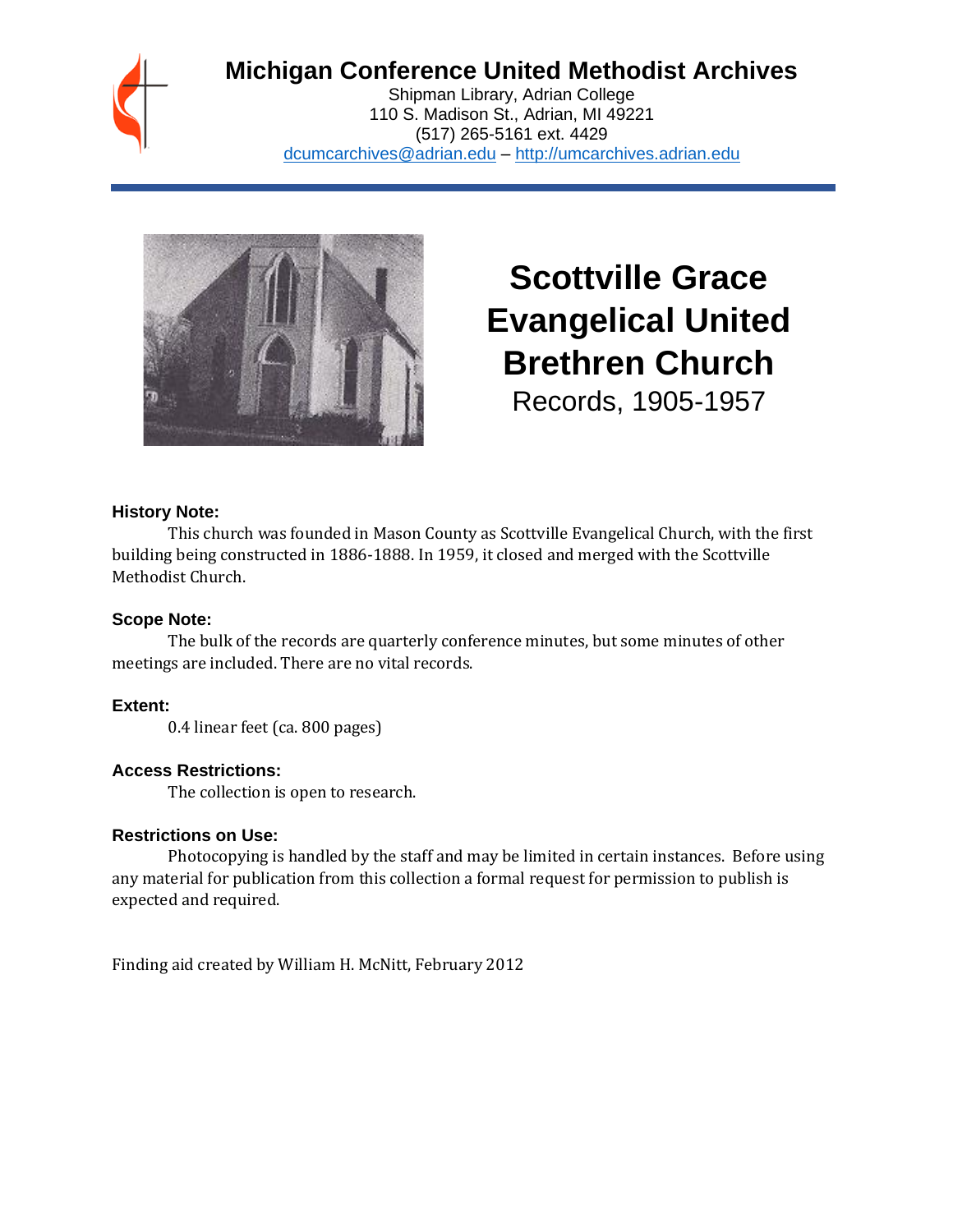#### **Appointments List**

There are many unknown years.

- 1886-1888: Noah Frye
- 1888-1889: William L. Shirey
- 1889-1890: E.B. Hubbell & Albert Ostroth
- 1890-1891: Samuel B. Hippard
- 1891-1892: Alonzo Russell
- 1892-1894: Edgar M. Renner
- 1894-1895: Aaron M. Haddix
- 1895-1896: William F. Kring
- 1902-1903: To be supplied
- 1903-1904: B.F. Gallaway
- 1904-1906: Charles R. Richards
- 1906-1910: Charles H. Howe
- 1910-1912: Daniel J. Feather
- 1912-1914: Henry A. Decker
- 1914-1915: Daniel F. Binder
- 1915-1916: Elisha Willard
- 1916-1918: William D. Hayes
- 1918-1920: William Gumser
- 1920-1922: Gabriel Heximer
- 1922-1924: William H. Fairchild
- 1924-1927: Thomas A. Moyer
- 1927-1928: Russell J. Lautner
- 1928-1933: Glenn B. Ball
- 1933-1936: Herbert E. Ryan
- 1936-1938: Benjamin Mohr
- 1938-1950[: Edward F. Rhoades](http://umcarchives.adrian.edu/clergy/rhoadesef.php)
- 1950-1953: Edward F. Bailey
- 1953-1954: Harvey A. Frye
- 1954-1956: Glen R. Peck
- 1956-1959: Otto F. Flachsmann